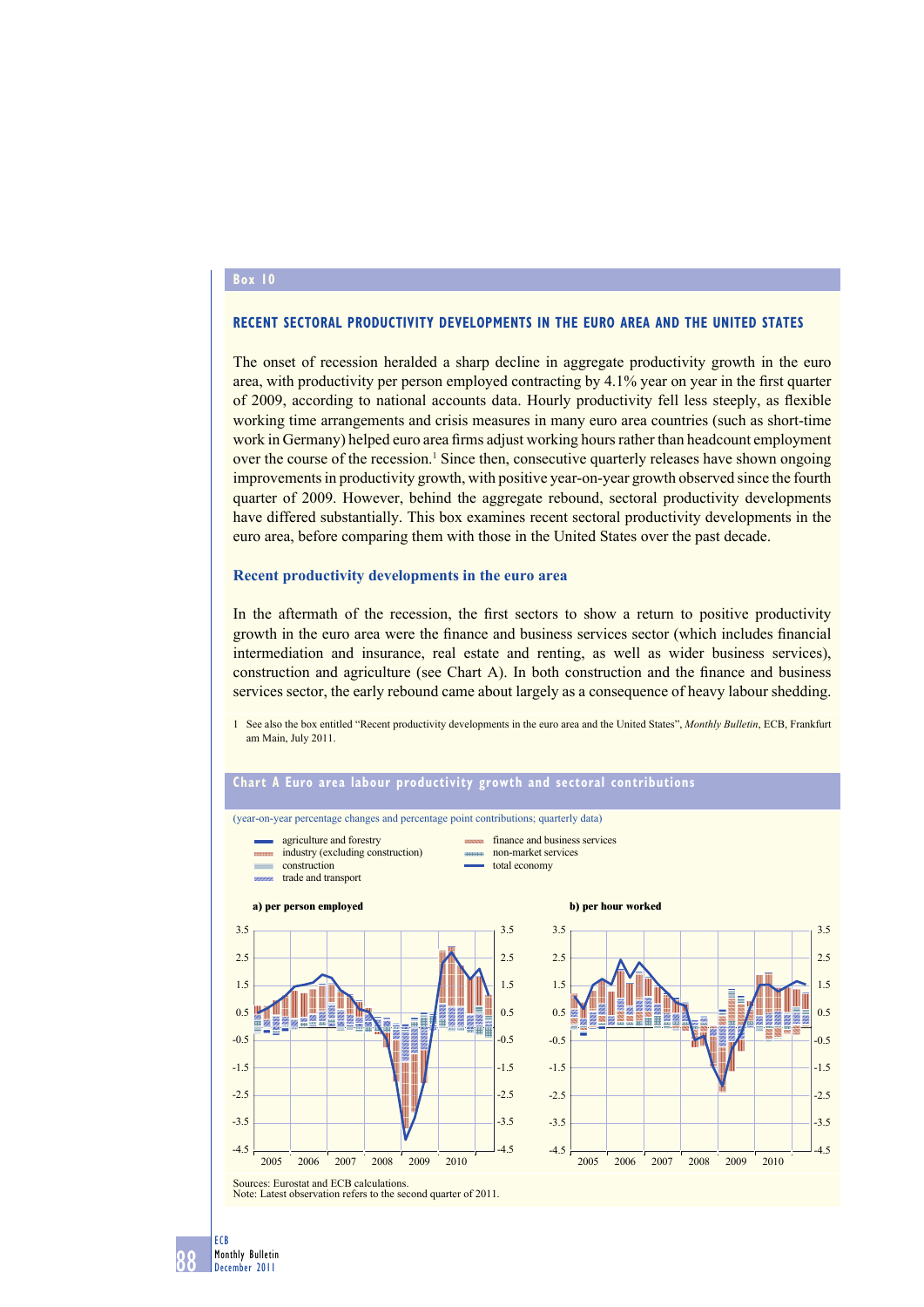## **ECONOMIC AND MONETARY DEVELOPMENTS**

Output, demand and the labour market

More recently, strong employment growth in the finance and business sector has tempered productivity growth in this sector to the point of productivity contractions from the second quarter of 2010.

Overall, however, by far the most important drivers of aggregate euro area productivity growth have been the industrial sector (excluding construction) and, to a lesser extent, the trade and transport sector (which includes retail and wholesale trade, as well as the transportation and communications sub-sectors). Both sectors recovered strongly, on the back of rebounds in demand, following sharp contractions throughout 2009. In industry, the markedly greater improvements in productivity when measured in terms of persons employed as opposed to per hour worked (contrast panels (a) and (b) in Chart A) undoubtedly reflect, in large part, the widespread use of shortened working hour schemes in that sector in the course of the crisis, and their subsequent unwinding as output demand began to recover. Such schemes were also used in the transport sector, which had similarly suffered strongly from the downturn in global trade.

## **A comparison with US sectoral developments**

Quarterly productivity developments are not available with the same sectoral breakdown for the United States, but the US Economic Accounts provide sectoral estimates on an annual basis up to 2010. Chart B thus compares aggregate productivity growth per hour worked, and the contributions from the main economic sectors, on the basis of annual averages for the euro area and the United States since 2001 (the earliest year for which euro area hours worked are available). Taking a longer-term perspective, Chart B clearly illustrates two marked and long-standing characteristics that distinguish the euro area from the United States. First, hourly



Sources: Eurostat, US Economic Accounts and ECB calculations.

1) Latest full-year observation refers to 2010; 2011 figures are estimates, based on data available for the first two quarters for the euro area and the first three quarters for the United States. No sectoral breakdown is yet available for the United States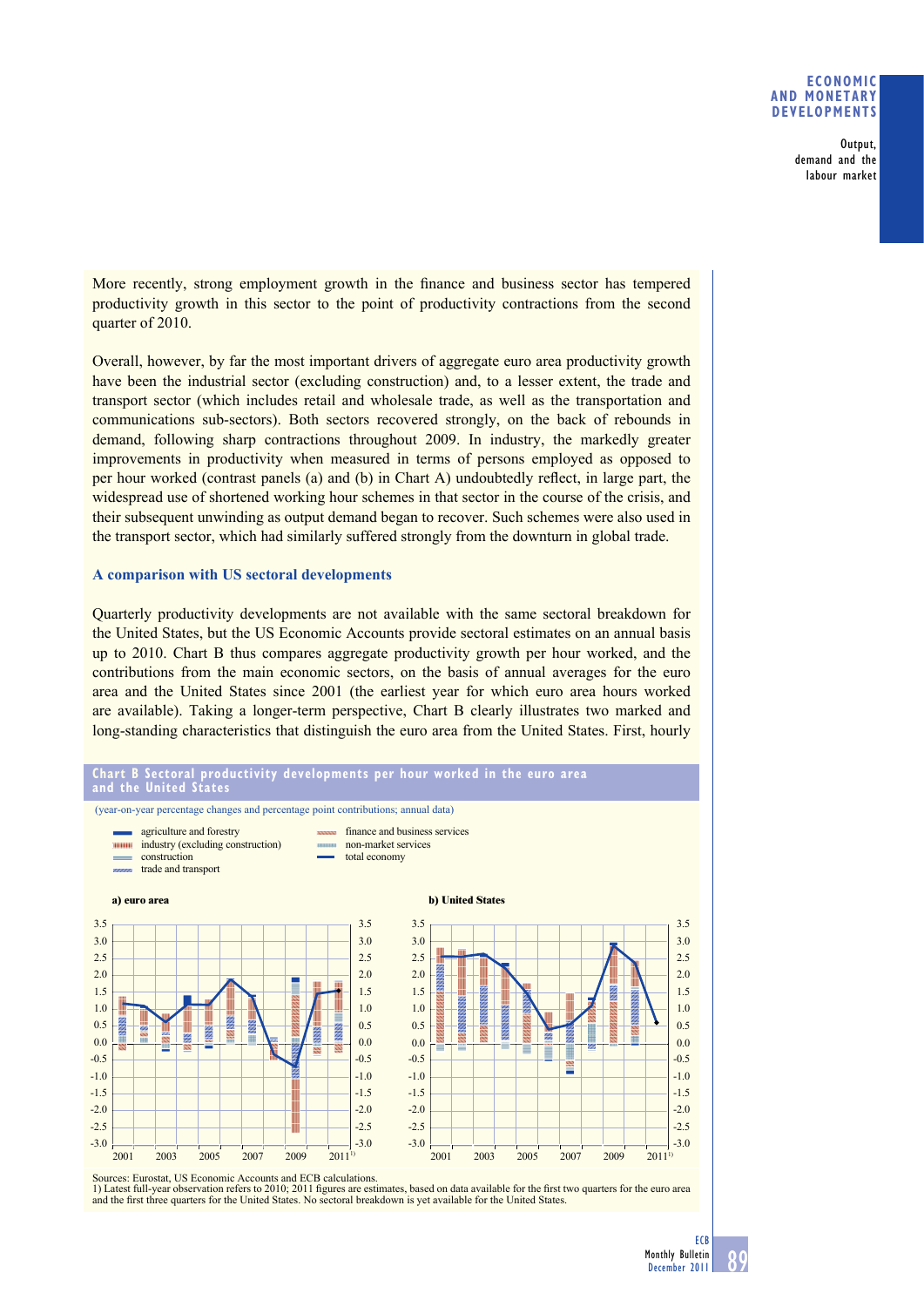labour productivity growth has typically been somewhat higher in the United States than in the euro area. Second, the patterns of productivity growth seem to be far more broadly based in sectoral terms in the United States than in the euro area, where growth appears to come largely from industry.

Looking at more recent developments, Chart B shows a much stronger decline in productivity growth per hour worked in the euro area than in the United States over the course of the recession, despite the magnitude of the peak-to-trough declines in GDP being similar in the two economies. This could be partly related to stronger employment protection legislation in many European countries, which is likely to have helped delay labour market adjustments at a time when demand was being heavily affected. In addition, it may also reflect a higher degree of labour hoarding in many European countries in the course of the crisis – relative to the United States – particularly in countries which had experienced significant labour shortages in key areas in advance of the recession. In the United States, meanwhile, sharp declines in activity led to swift and significant labour shedding, which contributed to keeping productivity growth in positive territory throughout the crisis.

Chart B also demonstrates the markedly different sectoral drivers of productivity growth across the two economies. While, until the recent recession at least, industrial developments contributed to aggregate productivity growth to a similar extent in both economies (adding, on average, 0.7 percentage point to aggregate hourly productivity growth in the euro area and 0.8 percentage point in the United States between 2001 and 2007), a much greater share of the productivity growth observed in the United States over this time – which was much stronger than in the euro area – was generated by strong growth in trade and transport services, as well as in the finance and business sector. Between 2001 and 2007 trade and transport contributed roughly 0.8 percentage point per year, on average, to aggregate US productivity growth, compared with just 0.3 percentage point in the euro area. At the same time, the finance and business sector contributed some 0.4 percentage point per year to US aggregate productivity growth, but nothing at all to euro area productivity growth (on the basis of annual averages). Part of the explanation for these differences may be related to the somewhat slower spread of new technology (particularly information and communication technology) in the euro area than in the United States.<sup>2</sup> However, the differences are also likely to reflect the more broadly based liberalisation in financial services in the United States in the last decade than in the euro area, which led to both strong value-added growth and considerable consolidation (often through mergers and acquisitions).

As the United States emerged from recession, these three sectors quickly returned as the main – and joint – drivers of aggregate productivity growth, pushing it up to around  $2.5\%$ in 2010. A return to previous contribution patterns has also been evident in the euro area since the recovery, with industry (excluding construction) and, to a lesser extent, trade and transport together accounting for the 1.5% hourly productivity growth seen in 2010. In stark contrast to developments in the United States, and after a somewhat promising start in the initial recovery phase, the contribution of the euro area finance and business services sector to aggregate productivity growth has stalled again (contributing negatively in 2010 and in the first half of  $2011$ ).

2 For more on this aspect, see Gómez-Salvador, R., Musso, A., Stocker, M. and Turunen, J., "Labour productivity developments in the euro area", *Occasional Paper Series*, No 53, ECB, Frankfurt am Main, October 2006.